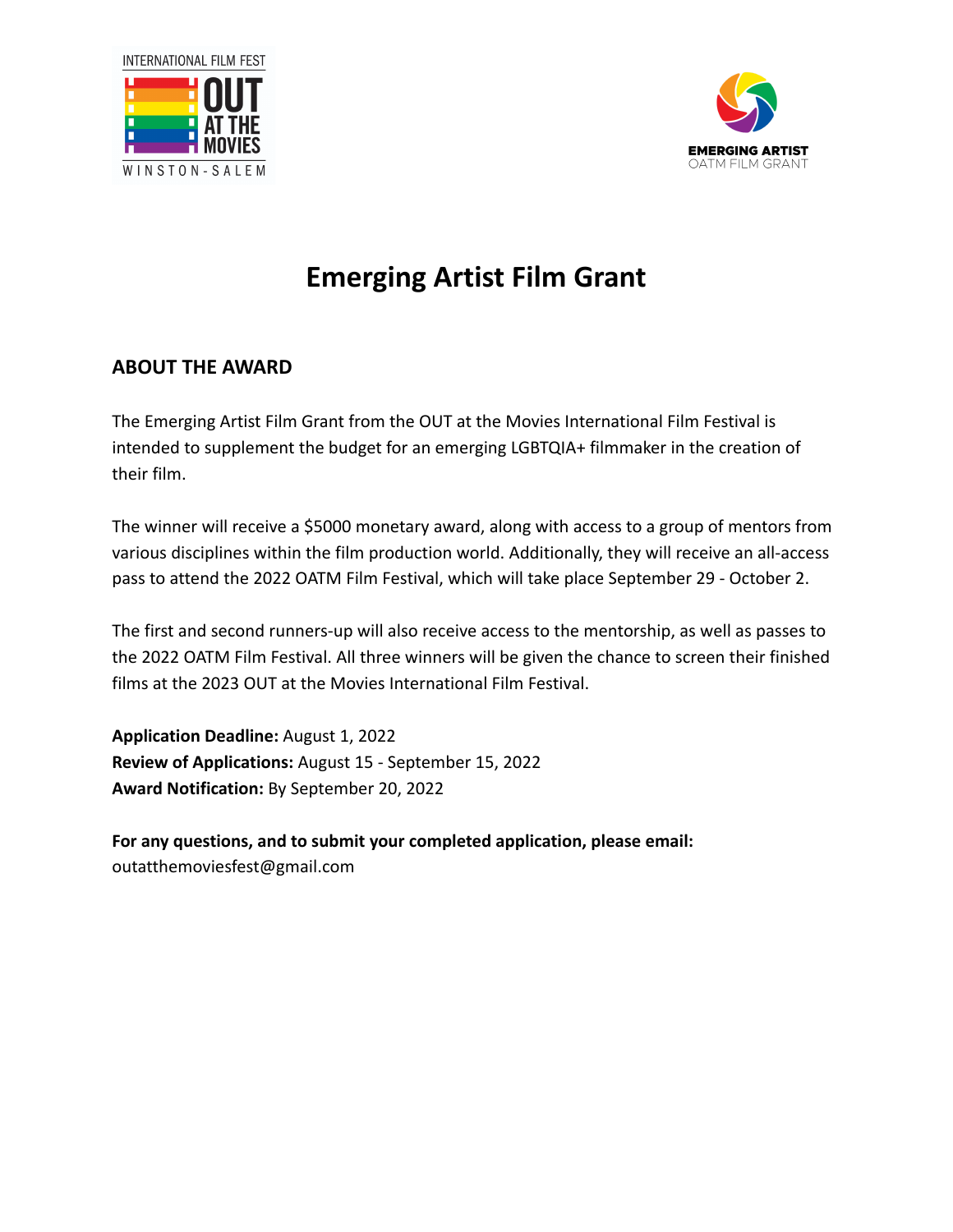## **APPLICATION**

## **Project Description**

## **a. Logline**

## **b. Story Summary / Synopsis**

*Is your short a Narrative or Documentary? Give us an overview of the story you'd like to tell, including main characters/important players, key plot points, and the potential story structure.*

## **c. Topic Summary**

*Describe why this story is important, timely, or relevant, namely how it pertains to the LGBTQIA+ Community. Why are you/your team drawn to telling this particular story? Detail the themes, challenges, or questions your project will cover. If there are other films on the same subject, how will yours differ/stand out?*

## **d. Artistic Approach**

How do you want to tell this story? Detail your vision for its look and feel (a treatment, outline *and/or script can be provided). If applicable, mention any assets, archival materials, non-traditional mediums, or any other additional elements you intend to utilize/have access to, as well as how these will strengthen your telling of the story.*

## **e. Project Stage and Timeline**

*What stage is your project currently in? Outline the projected production timeline in detail, from the current state to the anticipated release date, including the creative, production, and post-production processes.*

## **Key Creative Personnel**

## **a. Bios of Key Creative Personnel**

*Provide brief biographies and prior work samples for key creative personnel working on this film, including writer(s) and director(s), and if attached, producer(s), cast, camera crew, and/or post production team.*

## **b. Diversity Commitment**

*The OATM Emerging Artist Grant is committed to helping create a more diverse future of film. Please let us know how that mission is reflected in the make-up of your crew, advisors and others working on your project. Wherever possible/comfortable, please include pronouns and if the key personnel identify as members of the LGBTQIA+ Community.*